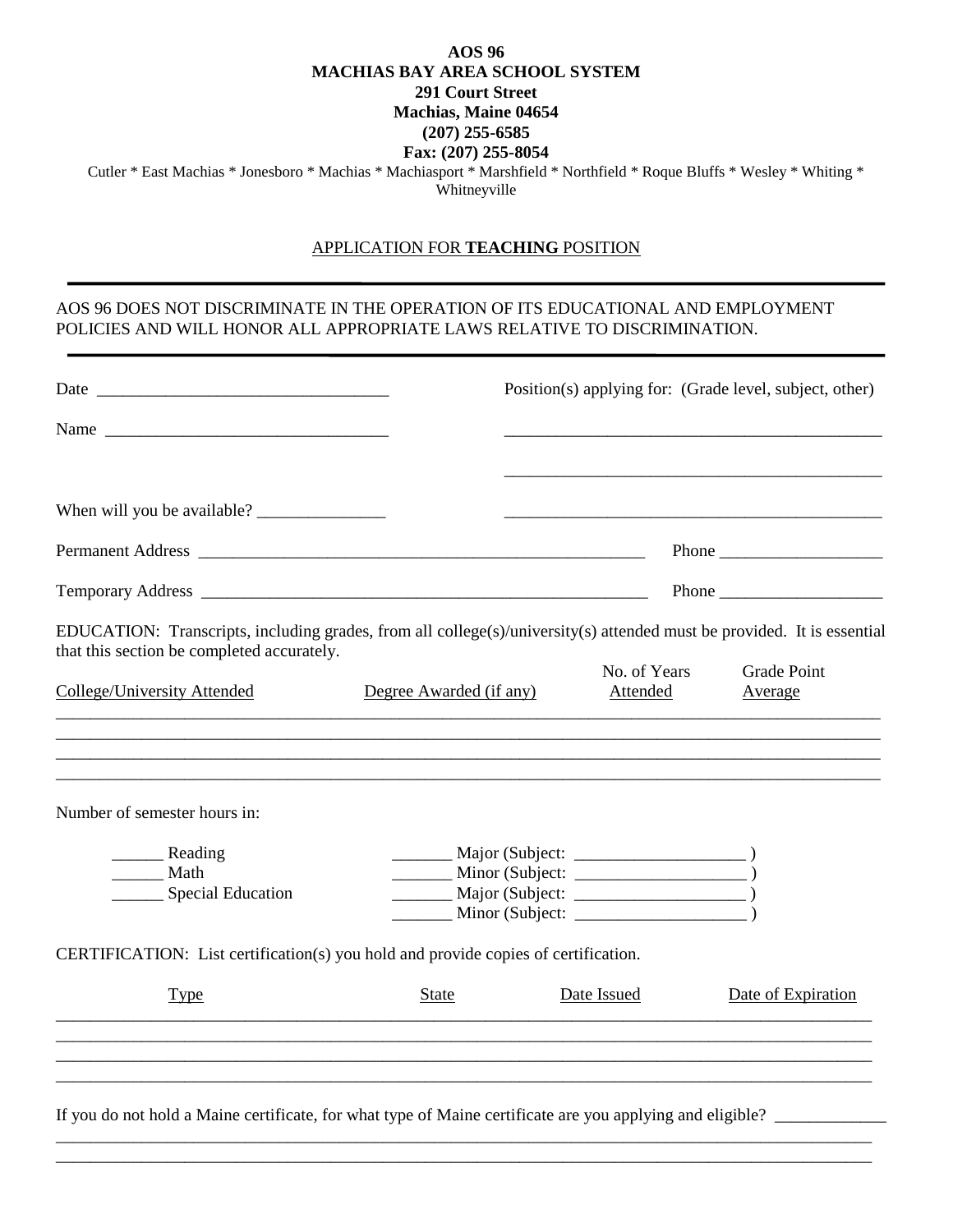**NOTE**: Candidates who do not hold Maine certification should direct an inquiry to the Maine Department of Education, Division of Certification and Placement, Augusta, Maine 04333.

EXPERIENCE: A resume must be provided. In addition to educational background and work experience, include extracurricular activities in which you have been involved. Please list below positions held, employer and dates of employment for the past ten years. Please account for any gaps in employment on a separate page.

| From (month/year) | To (month/year) | Position | Employer |  |
|-------------------|-----------------|----------|----------|--|
|                   |                 |          |          |  |
|                   |                 |          |          |  |
|                   |                 |          |          |  |

Number of years of teaching experience \_\_\_\_\_\_\_. On a separate sheet, please describe a specific class or class activity you planned and actually conducted which illustrates your philosophy of teaching and is the best example of your teaching skill. What evidence showed you that this class or activity was successful in terms of student motivation and achievement?

## BACKGROUND:

| Have you ever been disciplined, discharged, or asked to resign from a prior position?                                                                                                                                      | Yes.       | N <sub>0</sub> |
|----------------------------------------------------------------------------------------------------------------------------------------------------------------------------------------------------------------------------|------------|----------------|
| Have you ever resigned from a prior position after a complaint had been received against you or<br>your conduct was under investigation or review?                                                                         | Yes.       | No             |
| Has your contract in a prior position ever been non-renewed?                                                                                                                                                               | $Yes_$     | No             |
| Have you ever not been nominated for re-employment in a prior position or ever had your<br>nomination for re-employment not be approved?                                                                                   | Yes.       | No.            |
| Have you ever been charged with or investigated for sexual abuse or harassment of another person?                                                                                                                          | $Yes_{-}$  | No.            |
| Have you ever been convicted of a crime (other than a minor traffic offense)?                                                                                                                                              | Yes.       | N <sub>o</sub> |
| Have you ever entered a plea of guilty or "no contest" (not contendere) to any crime<br>(other than a minor traffic offense)?                                                                                              | Yes.       | N <sub>0</sub> |
| Have you ever had a professional license or certificate suspended or revoked in any state, or have you<br>ever voluntarily surrendered, temporarily or permanently, a professional license or certificate in any<br>state? | <b>Yes</b> | N <sub>0</sub> |
| Has any court ever deferred, filed or dismissed proceedings without a finding of guilty and required<br>that you pay a fine, penalty or court costs and/or imposed a requirement as to your behavior or                    |            |                |
| conduct for a period of time in connection with any crime (other than a minor traffic offense)?                                                                                                                            | <b>Yes</b> | N <sub>0</sub> |

If you have answered YES to any of the previous questions, provide full details on an additional sheet including, with respect to court actions, the date, offense in question, and the address of the court involved. Conviction or other disposition of a crime is not necessarily an automatic bar to employment.